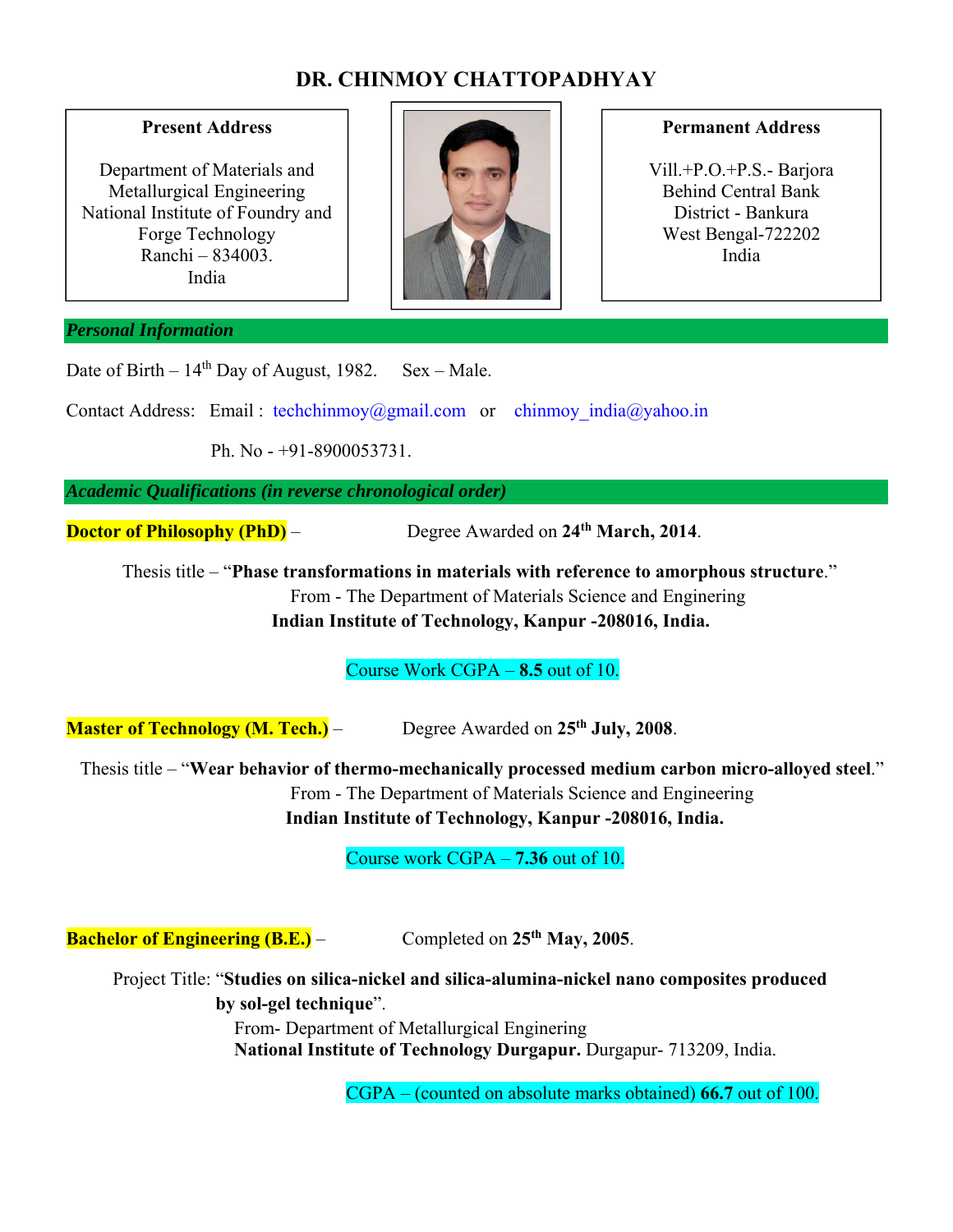# **Higher Secondary (10+2)** – **July, 2000**.

 From – West Bengal Council of Higher Secondary Education (WBCHSE) Government of West Bengal, India.

# School – **Barjora High School (Higher Secondary), Barjora – 722202; India.**

Marks – **809** out of 1000. (80.9%).

**Secondary (10<sup>th</sup>)</del> – <b>July, 1998**.

 West Bengal Board of Secondary Education (WBBSE) Government of West Bengal, India.

School – **Barjora High School (Higher Secondary), Barjora – 722202; India.**

Marks – **696** out of 800. (87%).

*Professional Experiences (In reverse Chronological Order)* 

#### **Teaching Experience**

**UG**

**PG** 

| 6                | $2018: Jan-May$  | <b>MT 403</b> | Phase Equillibria in Materials Systems            |  |  |  |  |
|------------------|------------------|---------------|---------------------------------------------------|--|--|--|--|
| 5                | $2018: Jan-May$  | <b>MT 406</b> | Mechanical Behaviour of Materials                 |  |  |  |  |
| 4                | $2017: Jan-May$  | <b>MT 201</b> | Introduction to Materials Science and Engineering |  |  |  |  |
| 3                | $2017: Jan-May$  | <b>MT 406</b> | Mechanical Behaviour of Materials                 |  |  |  |  |
| 2                | $2016$ : Jan-May | <b>MT 305</b> | Thermodynamics and Kinetics of Materials          |  |  |  |  |
| 1                | $2016$ : Jan-May | <b>MT 406</b> | Mechanical Behaviour of Materials                 |  |  |  |  |
|                  |                  |               |                                                   |  |  |  |  |
| $\boldsymbol{4}$ | $2017$ : Jul-Dec | <b>MM 101</b> | Thermodynamics and Kinetics of Materials          |  |  |  |  |
| 3                | $2017$ : Jul-Dec | <b>MM 102</b> | <b>Advanced Physical Metallurgy</b>               |  |  |  |  |
| $\mathbf{2}$     | $2016$ : Jul-Dec | <b>MM 101</b> | Thermodynamics and Kinetics of Materials          |  |  |  |  |
| 1                | $2016$ : Jul-Dec | <b>MM 205</b> | <b>High Temperature Materials</b>                 |  |  |  |  |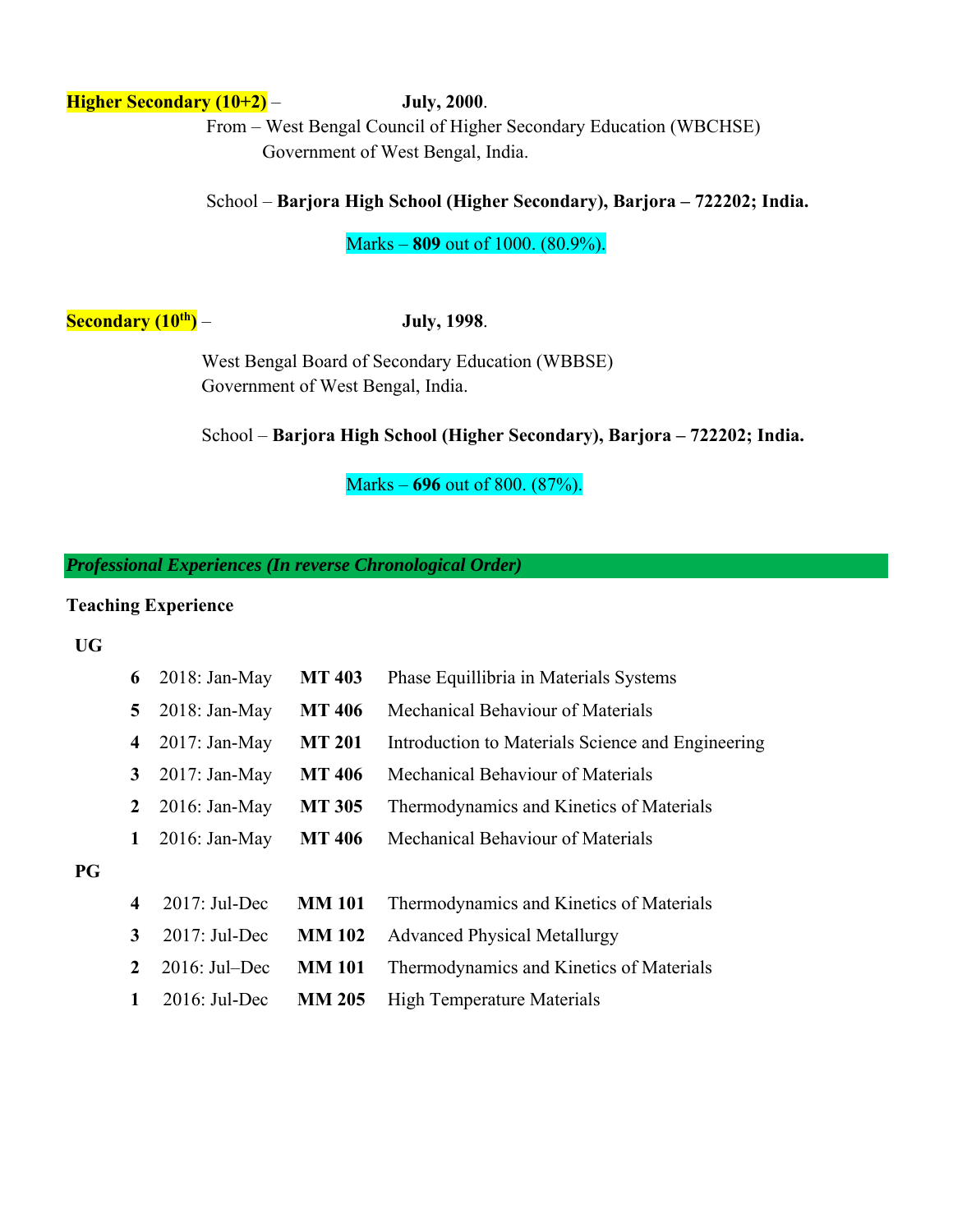## **Post-PhD**

- 1. **Assistant Professor**, Department of Materials and Metallurgical Engineering, National Institute of Foundry and Forge Technology (**NIFFT**), Ranchi – 834003, India. S**ince 30th November, 2015**.
- 2. **Institute Post Doctoral Fellow** under the mentorship of **Prof. B.S. Murty**, Department of Metallurgical and Materials Engineering, IIT Madras. Chennai – 600036, India. **August' 2014 to November' 2015**.

#### **Pre-PhD**

- 3. Tutor in the course '**Engineering Metallurgy-Manufacturing Processes' (TA-201)**, Department of Materials Science and Engineering, IIT Kanpur. During the Fall Semester **July' 2012- December' 2012**.
	- 4. Worked as a Research Scholar Investigator with supervisor Prof. Kallol Mondal (Department of Materials Science and Engineering, IIT Kanpur) in the Project from Naval research Board, Ministry of Defense, Govt. of India (Project no -**NRB /MET /20090196**). **During July'2009-June'2012**.

# **Supervision PG**  Sl No Name of the Student Degree Thesis Title Status Year 3 Mr. Akshay Kumar M Tech **A Study on Dimensionality at Different Stages During Crystallisation of Amorphous Alloys on Heating**  Defended 2017 2 Mr. Ashish Rai M Tech **Development Graphene Based Copper Reinforced Composites by Spark Plasma Sintering**  of Defended 2017 1 Mr. Sandeep Kumar Gupta M Tech **Synthesis Characterization of Graphene Dispersed Duralumin (Al-4.5% Cu) Processed by Mechanical Alloying**  and Defended 2017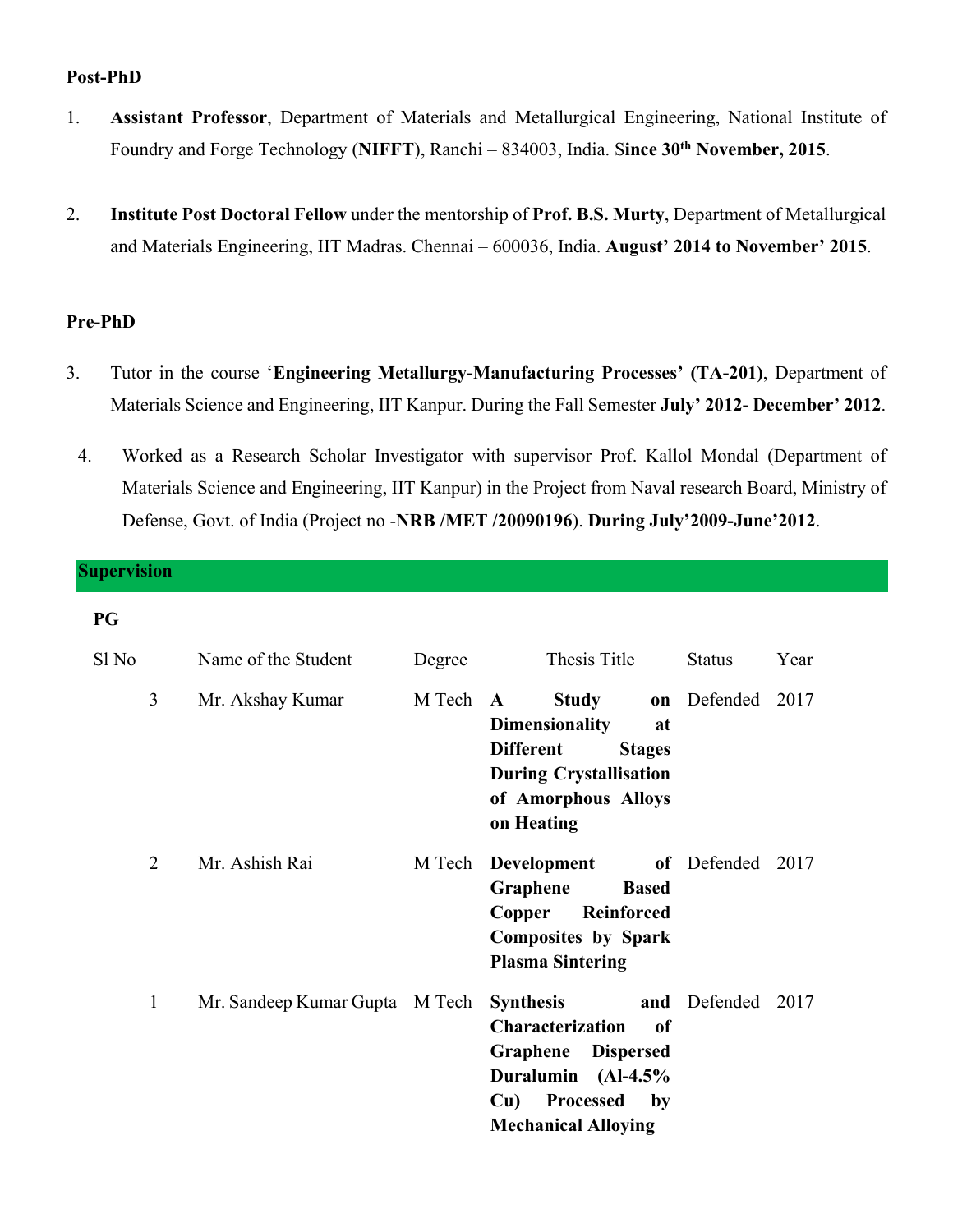|                | Mr. Pawan Kumar |  | <b>Entropy Alloys</b>      | B Tech Light Weight High Defended 2016 |  |
|----------------|-----------------|--|----------------------------|----------------------------------------|--|
| $\overline{1}$ | $Mr_{-}$        |  | <b>High Entropy Alloys</b> | B Tech High Temperature Defended 2016  |  |

#### **Publications**

#### **2017-18**

- 12. Ravikirana, **C. Chattopadhyay**, Guruvidyarthi K, Ameey Anupam, Anil Prasad R, Adil Shaik and B.S. Murty. "On microstructural evaluation in various processing routes of AlCoCrFeNi high entropy alloy." Manuscript under preparation.
- 11. S. Ranganathan, S. Kashyap, **C. Chattopadhyay,** A. Takeuchi, Y. Yokoyama, B.S. Murty. "Amorphisation by destabilisation of binary crystalline intermetallic compound with equiatomic multicomponent substitution". *To be communicated to Journal of Non Crystalline Solids, 2018*.
- 10. **C. Chattopadhyay**, Anil Prasad and B.S. Murty. "Phase prediction in High Entropy Alloys a kinetic approach". *Acta Materialia*, 2018 (*Under Review*).

#### **2016**

9. **C. Chattopadhyay** and B.S. Murty. "Kinetic modification of the 'Confusion principle' for metallic glass formation'" *Scripta materialia*, *2016, 116 pp 7-10.*

DOI -http://dx.doi.org/10.1016/j.scriptamat.2016.01.022

### **2015**

8. **C. Chattopadhyay,** K.S.N. Satish Idury, Jatin Bhatt, K. Mondal, B.S. Murty. "Critical evaluation of glass forming ability criteria". *Materials Science and Technology*, *2016, 32 pp 380-400*. (Accepted and came online in 2015)

DOI - http://dx.doi.org/10.1179/1743284715Y.0000000104

# **Up to 2014**

7. **C. Chattopadhyay**, S. Sarkar, S. Sangal and K. Mondal. "Simulated isothermal crystallisation kinetics from non isothermal experimental data". *Trans IIM 2014, 67(6) pp 945-958*.

DOI – http://dx.doi.org/10.1007/s12666-014-0422-7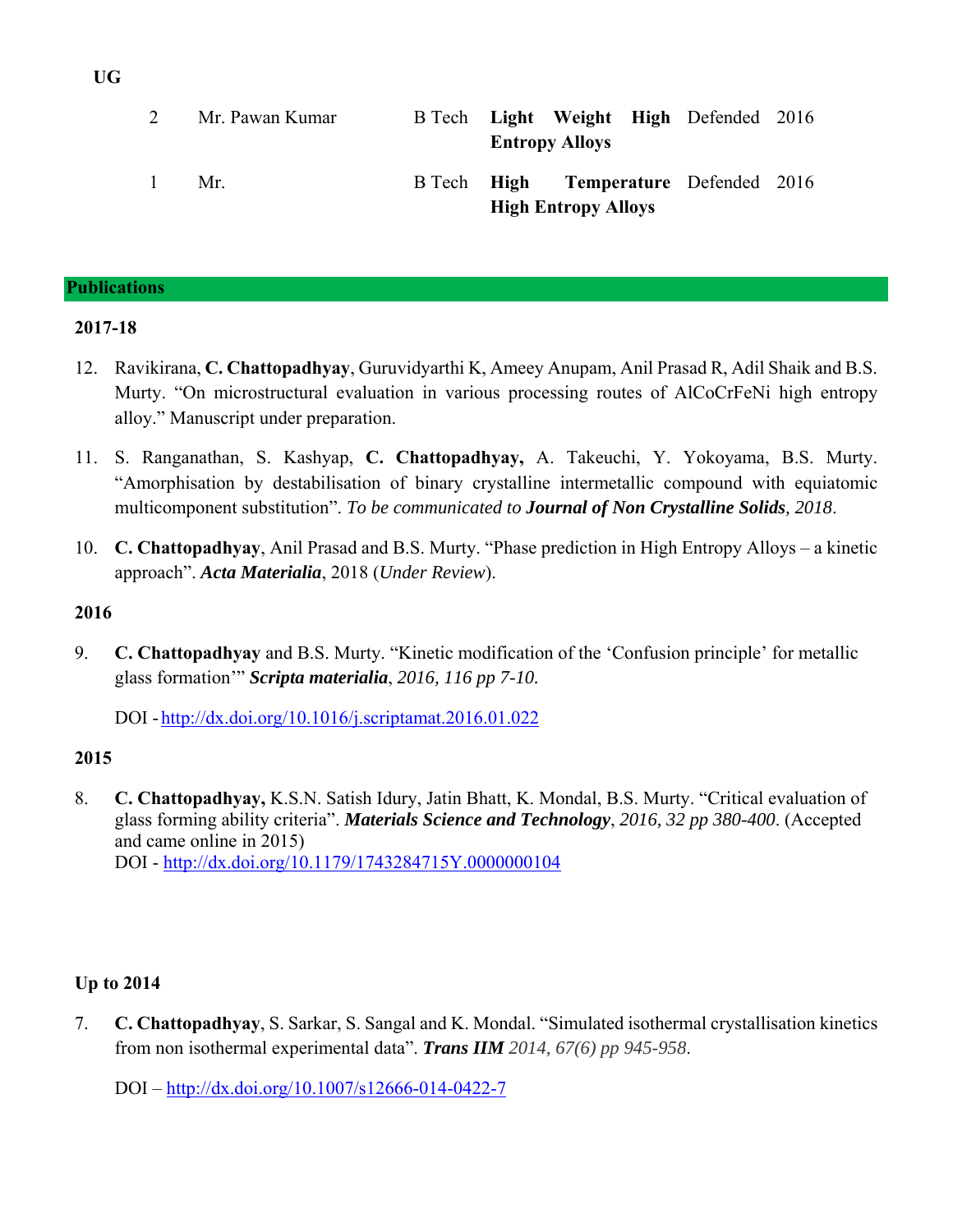6. **C. Chattopadhyay**, S. Sangal and K. Mondal. "Relook on the fitting of viscosity with undercooling of glassy liquids", *Bulletin of Materials Science 2014, 37 pp 83-93.* 

DOI - http://dx.doi.org/10.1007/s12034-014-0621-1

5. **C. Chattopadhyay**, S. Sangal and K. Mondal. "On the un availability of a universal glass forming ability criterion". *Trans IIM, 2014, 67(4) pp 451-458.*

DOI – http://dx.doi.org/10.1007/s12666-013-0373-4

4. A. Barman, **C. Chattopadhyay**, S. Sangal and K. Mondal. "Comparative studies of different methods for determining crystallization kinetics of bulk metallic glasses". *Trans IIM. 2012, 65 (6) pp 565-570.*

DOI - http://dx.doi.org/10.1007/s12666-012-0180-3

3. **C. Chattopadhyay**, S. Sangal, K. Mondal and A. Garg. "Improved wear resistance of medium carbon microalloyed bainitic steels", *Wear 2012, 289, pp 168–179*.

DOI - http://dx.doi.org/10.1016/j.wear.2012.03.005

2. G. Gupta, M. Kumar, **C. Chattopadhyay** and K. Mondal. "Corrosion and Oxidation Behavior of Zr58Cu22Fe4Co4Al12 Metallic Glass". *Trans IIM, 2011, 64(4-5), pp 401-408.* 

DOI - http://dx.doi.org/10.1007/s12666-011-0091-8

1. **C. Chttopadhyay**, S. Sangal and K. Mondal. "A relook at the preferred growth direction of the solid– liquid interface during solidification of pure metals." *Acta Materialia, 2010, 58, pp 5342-5353.*

DOI - http://dx.doi.org/10.1016/j.actamat.2010.06.009

# **Conference presentations**

# *Invited Talks*

1. **Chinmoy Chattopadhyay.** "Controlled devitrification – an advanced approach for nanocrystalisation". National Workshop on Nanoscience and Nano Technology **(NWNST-2015)**. Bankura Unnayani Institute of Engineering **(BUIE), Bankura, India**. January 19-23, 2015.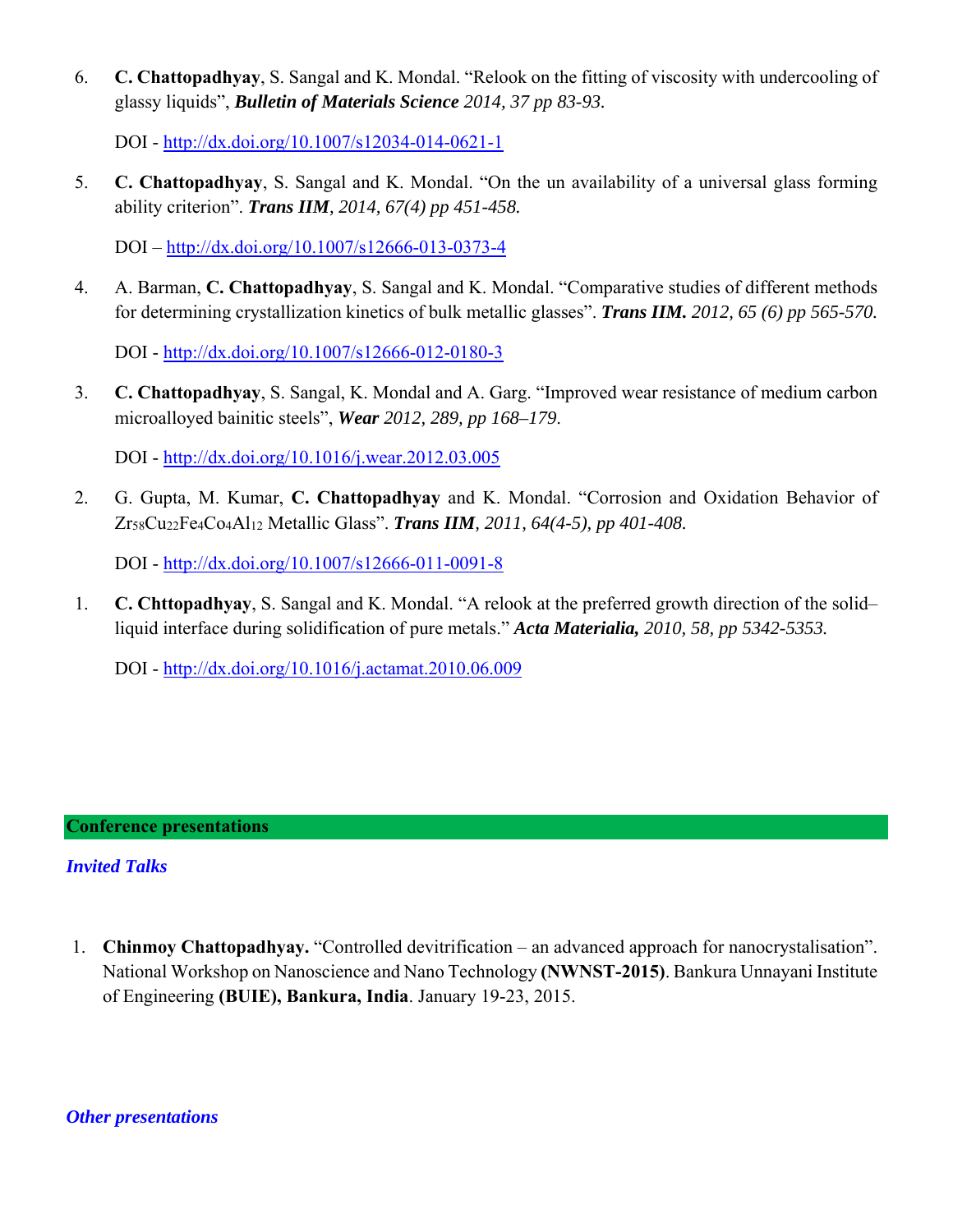# **2016**

9. **C. Chattopadhyay** and B.S. Murty." A Kinetics Based Critical Study of 'Confusion Principle' for Metallic Glass Formation" (Contributory Talk, Oral Presentation). International Conference on Advances in Materials and Materials Processing (**iCAMMP -IV**), **IIT Kharagpur, India.** November 5- 7, 2016.

# **2015**

- 8. **C. Chattopadhyay** and B.S. Murty. "Kinetic Model for Prediction of Phase in High Entropy Alloys" (Poster). National Workshop on High Entropy Alloys: Prospects and Challenges. **IIT Madras, India**. March 28-29, 2015.
- 7. S. Ranganathan, S. Kashyap, **C. Chattopadhyay,** A. Takeuchi, Y. Yokoyama, B.S. Murty. "Amorphisation by destabilisation of binary crystalline intermetallic compound with equiatomic multicomponent substitution" (Poster). National Workshop on High Entropy Alloys: Prospects and Challenges. **IIT Madras, India**. March 28-29, 2015.

# **Up to 2014**

- 6. A. Barman, A.P. Moon, **C. Chattopadhyay**, S.T. Aruna, A. Balaji, Gauthama and K. Mondal. "Corrosion and erosion characteristics of in situ ball milled and atmospheric plasma sprayed Ni-Ti coating on mild steel" (Poster). National conference on Advances in Naval Materials (*ADNAM-2013*), **IIT Madras**, Chennai, India, February 22-23, 2013.
- 5. **C.Chattopadhyay**, S. Sangal and K. Mondal. "Evaluation of isothermal crystallization kinetics from non-isothermal experimental data for glassy alloys" (Oral). Fifth International Conference on Solidification Science and Processing. **IIT Bhubaneshwar**, **India**. November' 19-22, 2012.
- 4. **C. Chattopadhyay**, S. Sangal and K. Mondal. "On the un availability of a universal glass forming ability criterion" (Oral). (*IUMRS-ICA-2012)*, Busan, **South Korea** during 26-31 August, 2012.
- 3. **C. Chattopadhyay**, S. Sangal and K. Mondal. "A study on approximation of viscosity of undercooled liquid and glass forming ability" (Oral). International Conference on Advanced Materials and Materials Processing, (*ICAMMP -2011*) Indian Institute of Technology, Kharagpur, **India**, 9 to 11 December' 2011.
- 2. S. Sarkar, **C. Chattopadhyay**, A. Barman, A. P. Moon, S. Sangal and K. Mondal. "Simulated isothermal transformation kinetics from non-isothermal transformation data" (Poster). (*ICAMMP-2011*), **IIT Kharagpur**, **India**. December' 9-11, 2011.
- 1. **C. Chattopadhyay**, S. Sangal and K. Mondal. " Preferred growth direction of solid-liquid interface during solidification of pure metals" (Oral). 18<sup>th</sup> International Symposium on Metastable, Amorphous and nano-structured Materials (*ISMANAM-2011*), Gijon, **Spain**. June 26-July 1, 2011.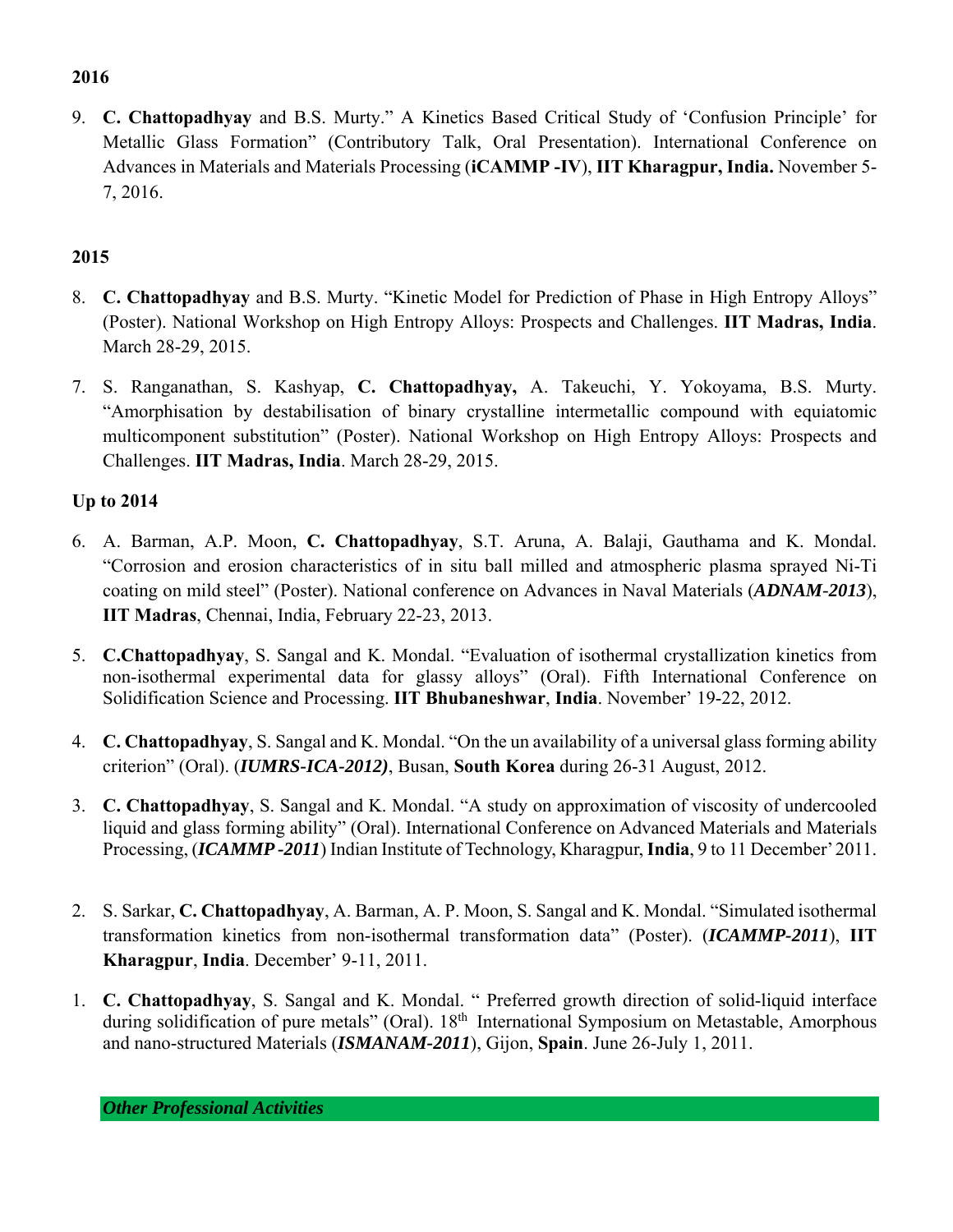1. Acted as 'Secretary (Convener)' of National Conference on Advances in Structural Materials (**NCASM 2016**) organized by the Department of Materials and Metallurgical Engineering, National Institute of Foundry and Forge Technology (NIFFT) Ranchi – 834003 during 16-17 December, 2016.

### *Experience in academic area during Ph. D.*

- 1. Teaching Assistant in the course Nature and Properties of Materials (ESO-214) in the winter semester (December'2011-May'2012).
- 2. Operator cum supervisor of X-ray diffraction machine Bruker D8 X-ray diffractometer in fall semester (July-November'2011).
- 3. Operator cum supervisor of X-ray diffraction machine Bruker D8 X-ray diffractometer in winter semester (December'2010-May'2011).
- 4. Teaching Assistant-Lab instructor to core course 'Mechanical behavior of Materials' (MME-310) under Dr. Vivek Verma (Asistant Professor) in the fall semester (July-November' 2010).
- 5. Operator cum supervisor of High Resolution Transmission Electron Microscope (**HRTEM**) in winter semester (December'2009-May'2010).
- 6. Teaching Assistant of elective course 'X-ray crystallography-I' (MME-656) under Prof. S. Sangal (Professor and Head) in fall semester (July-November'2009).
- 7. Teaching Assistant in a core course 'Kinetics of Materials' (MME-210) under Prof. Dipak Mazumdar (Professor) in winter semester (December'2008-May'2009).

### *Experience in academic area during Masters (M.Tech.)*

- 1. Teaching Assistant in an elective course 'Grain Boundary Engineering' (MME-686) under Dr. Gauthama (Associate Professor) in fall semester (July-November'2007).
- 2. Teaching Assistant in a core course 'Materials Characterization' (MME-250) under Dr. Gauthama (Associate Professor) in winter semester (December'2006-May'2007).
- 3. Teaching Assistant in a core course 'Mechanical Behaviour of Materials' (MME-310) under Dr. Gauthama (Associate Professor) in fall semester (July-November'2006).

# *Operational and computational skills achieved*

1. Optical microscopy with image analyzer (Zeiss).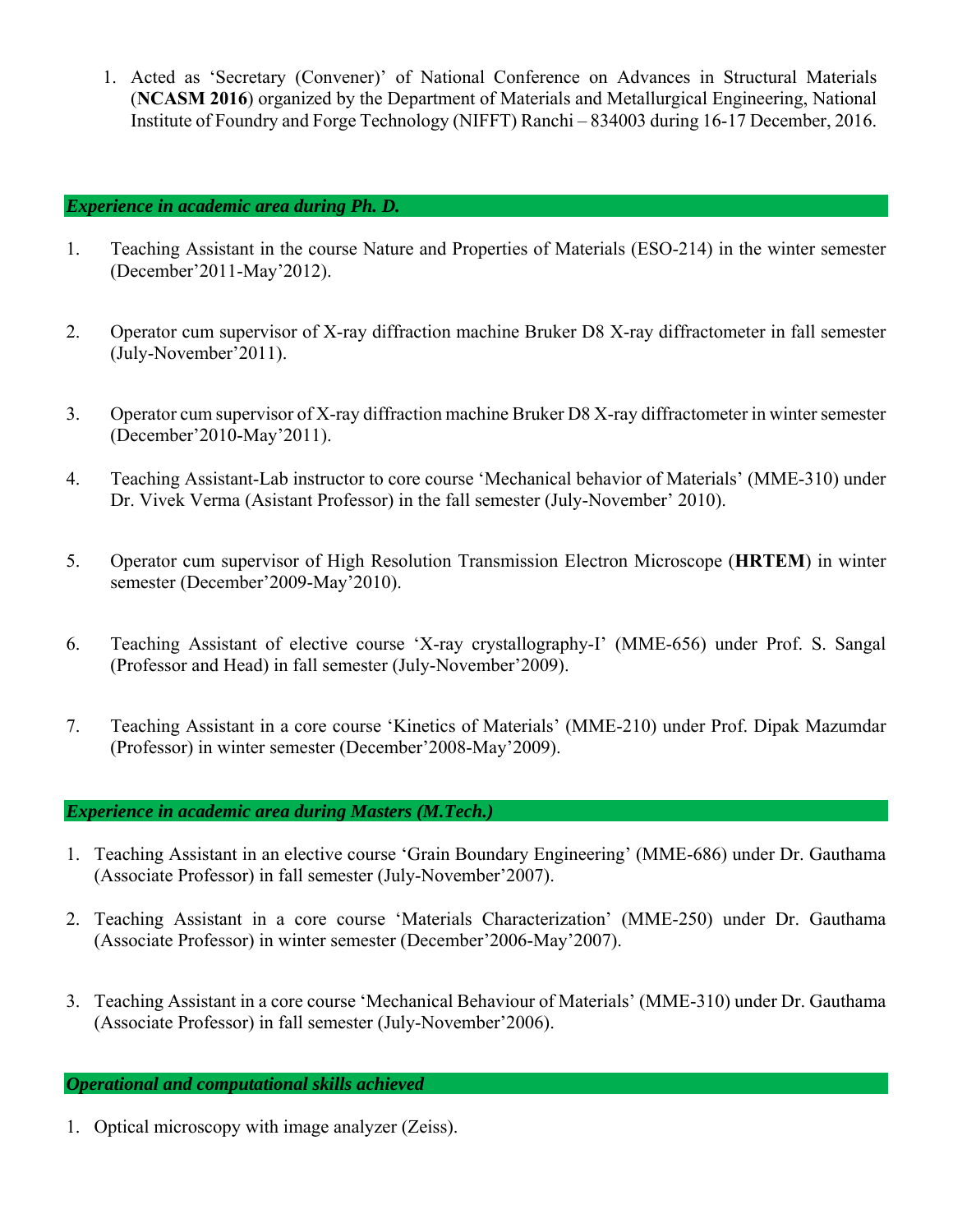- 2. Scanning Electron Microscope (JEOL).
- 3. High Resolution Transmission Electron Microscope (Tecnai).
- 4. X-ray diffractometer (Bruker).
- 5. Differential Scanning Calorimeter (Perkin Elmer).
- 6. Planetary Ball Mill (Fritsz).
- 7. Wear testing machine (DUCOM).
- 8. All sorts of metallurgical operations like, metallography (from sample cutting to final polishing), sample preparation for HRTEM (cutting, polishing, spark erosion cutting, twin jet polishing etc), Heat treatment (maintenance of muffle furnaces and vacuum furnaces), forging and rolling operations to name a few.
- 9. Besides, several seminars and classes of undergraduate have nourished the teaching ability.
- 10. Computational operations in Windows general utility software and some special software e.g. MS Office, ImageJ, Adobe Photoshop, Origin, Matlab, SPSS to name a few.

# *Honours and Rewards*

- 11. **INAE Summer Fellowship** for under the mentorship of Prof. B.S. Murty, IIT Madras.
- 10. Cash Reward for publishing paper in *Acta Materialia* from Dean of Resource and Planning Generations, IIT Kanpur.
- 9. Cash Reward for publishing paper in *Wear* from Dean of Resource and Planning Generations, IIT Kanpur.
- 8. Sub-divisional first position in 10+2 board examination. Several rewards for that from several authorities e.g. Ramkrishna-Vivekananda Mission Authority.
- 7. Block level first position in  $10<sup>th</sup>$  board examination.
- 6. Centre-First position in Science Aptitude and Talent Search Test (SATST) conducted by All India Science Teachers' Association in class 10.
- 5. Centre-First position in Science Aptitude and Talent Search Test (SATST) conducted by All India Science Teachers' Association in class 9.
- 4. Stood 4th in Science Seminar entitled "Genetic Manipulation and its applications" conducted by West Bengal Youth Welfare Department, Government of West Bengal in class 9.